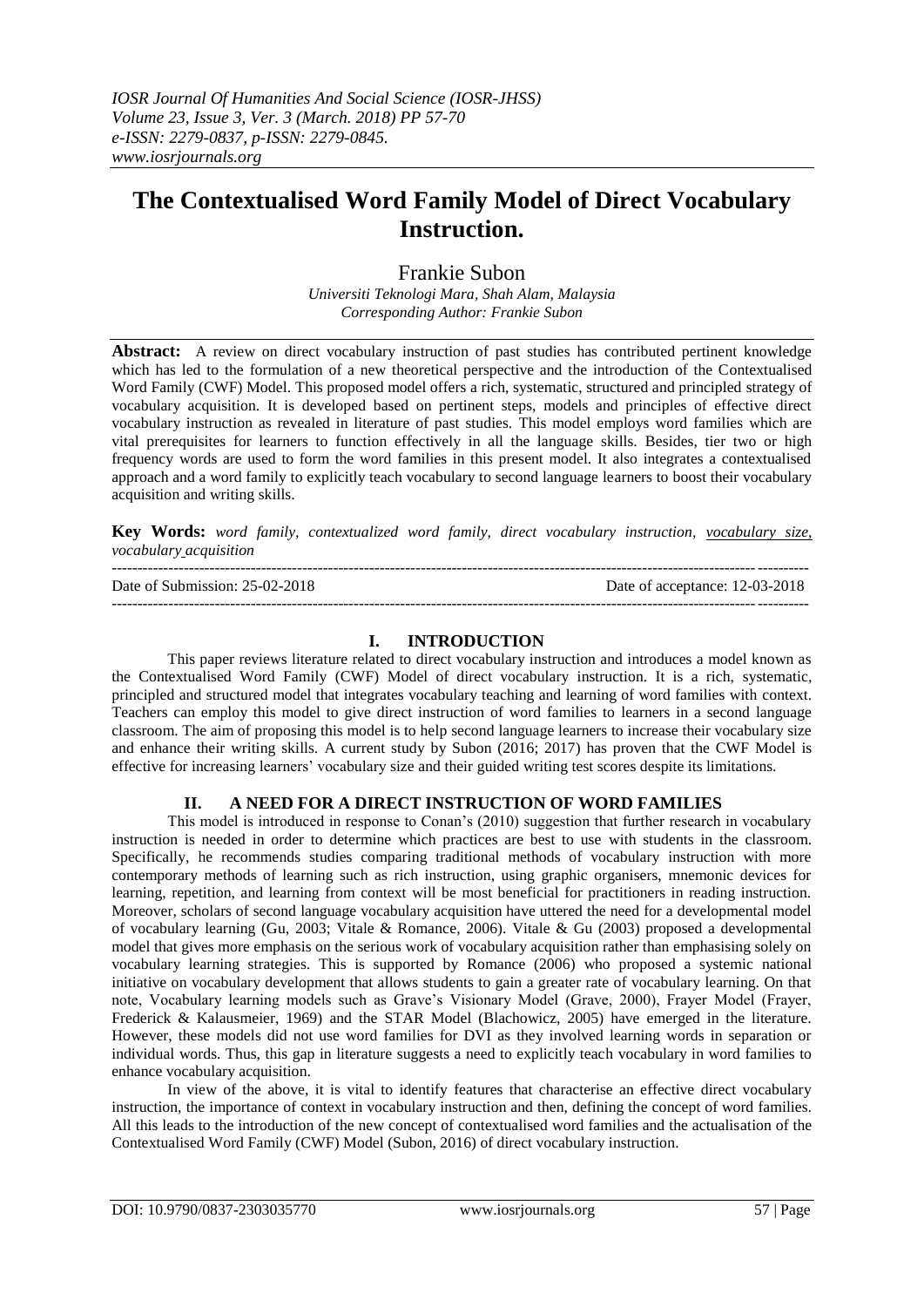# **III. CHARACTERISTICS OF AN EFFECTIVE DIRECT VOCABULARY INSTRUCTION**

According to the National Reading Panel (2000) in its analysis of the research on vocabulary instruction, it discovered that there is no one best method for vocabulary instruction and it suggested that vocabulary should be taught both directly and indirectly. Direct vocabulary instruction means teaching specific words, such as pre-teaching vocabulary prior to a reading comprehension lesson. Besides, direct instruction can also involve the analysis of word roots and affixes (suffixes and prefixes) (Sedita, 2005). Direct vocabulary instruction has been suggested as one important means for enhancing vocabulary knowledge whereby the teacher intentionally focuses instruction on developing the students" knowledge of word meanings by targeting specific words (Biemiller, 2001; Blachowicz, Fisher, Ogle, & Watts-Taffe, 2006; Robbins & Ehri, 1994). Although teaching words indirectly has equal importance with direct teaching, many studies reveal that direct or explicit instruction has positive impacts on vocabulary acquisition (Beck & McKoewn, 1991; Blachowicz & Fisher, 2000; Stahl & Fairbanks, 1986; Graves, 1987). There are some advantages of giving direct vocabulary instruction to students in the classroom.

First, an increase in the amount of direct vocabulary instruction will result in an increase in the number of word meanings acquired by students (Biemiller & Boote, 2006; Beck, & McKeown, 2007). Next, direct vocabulary instruction has also been proven to boost comprehension of text (National Reading Panel, 2000; Stahl, 1999) and it is found that students who obtain the most gains in vocabulary also experience the highest gains in comprehension (Shany & Biemiller, 2010). Third, direct vocabulary instruction may benefit students with reading difficulties the most especially in their comprehension (Elleman et al., 2009). Thus, it is suggested that in early reading instruction and in reading interventions, direct vocabulary instruction can be included for students who demonstrate reading difficulties (Fisher & Blachowicz, 2005). It is approximated that students can be taught explicitly some 400 words per year in school and on average students should add 2,000 to 3,000 new words a year to their reading vocabularies (Beck, McKeown & Kucan, 2002). Beck, McKeown and Kucan (2002) also estimated that struggling readers and low achievers learn one or two new words a day while better readers may learn as many as seven new words a day.

Direct vocabulary instruction is beneficial to help students who enter school with limited vocabulary. These students struggle with comprehension as there are too many words, facts and concepts that they cannot understand. This problem will worsen over time if they are not given vocabulary instruction in the classroom. As a result, without proper vocabulary instruction students with low vocabulary knowledge at the end of kindergarten typically translates into low vocabulary knowledge throughout their school life (Stone & Urguhart, 2008). They reason that this is because students who are lacking in everyday and academic vocabulary will ultimately experience shallow interaction with print and spoken words, get fewer job opportunities and less income. Thus, it is imperative to find out what effective strategies or approaches are effective for direct instruction as suggested by past researchers.

Traditionally, vocabulary instruction focuses more on two general approaches, namely the definitional and contextual approach. In definitional method, students are taught to look up for words in a dictionary, write down and/or memorise definitions, use the words in sentences, find synonyms and then complete worksheets or do quizzes (Shostak, 2002). Undeniably, there are some advantages of this approach. However, in order for vocabulary instruction practice to be effective, it focuses not only on the growth in word knowledge but also on the importance of impacting comprehension. Although the definitional method can be both useful and necessary, learning definitions alone can leave only a relatively superficial level of vocabulary knowledge and does not necessarily improve reading comprehension. Nagy (1988) continues to explain that although definitions can play a vital role in vocabulary instruction, learning definitions alone shows little about how a word should be actually used. Thus, in order to be effective, researchers suggest that direct vocabulary instruction should include rich contexts.

Providing a rich context is more effective than merely providing contextual clues. In the contextual approach, the teachers ask students to infer the meaning of a word by scrutinising semantic, syntactic cues in a sentence or group of words containing that word, or by examining typographic clues from charts, graphs, pictures and the like. This approach also can be useful, but it should be noted that contextual clues alone may provide only a partial meaning of a word and occasionally may even be misleading (Nagy, 1988; Beck, McKeown and McCaslin, 1983). Besides, it is found that learning vocabulary from context is not effective for poor readers as it is claimed that "… learning word meanings from context does not seem to occur with particular ease," (Biemiller 1999). One way, according to Stahl (1985, 1986) and others, to make the contextual approach more effective in helping the reader to understand the meaning of a new word is to imbed it within a rich context of supportive and indicative information.

Both the definitional and contextual approaches fit in an effective vocabulary programme (Stahl & Fairbanks, 1986). However, the approach to vocabulary instruction that researchers have identified as being the most successful in providing students with fuller, richer word knowledge and increasing their reading comprehension, is an eclectic, systematic one that not only involves both of these approaches, but also contains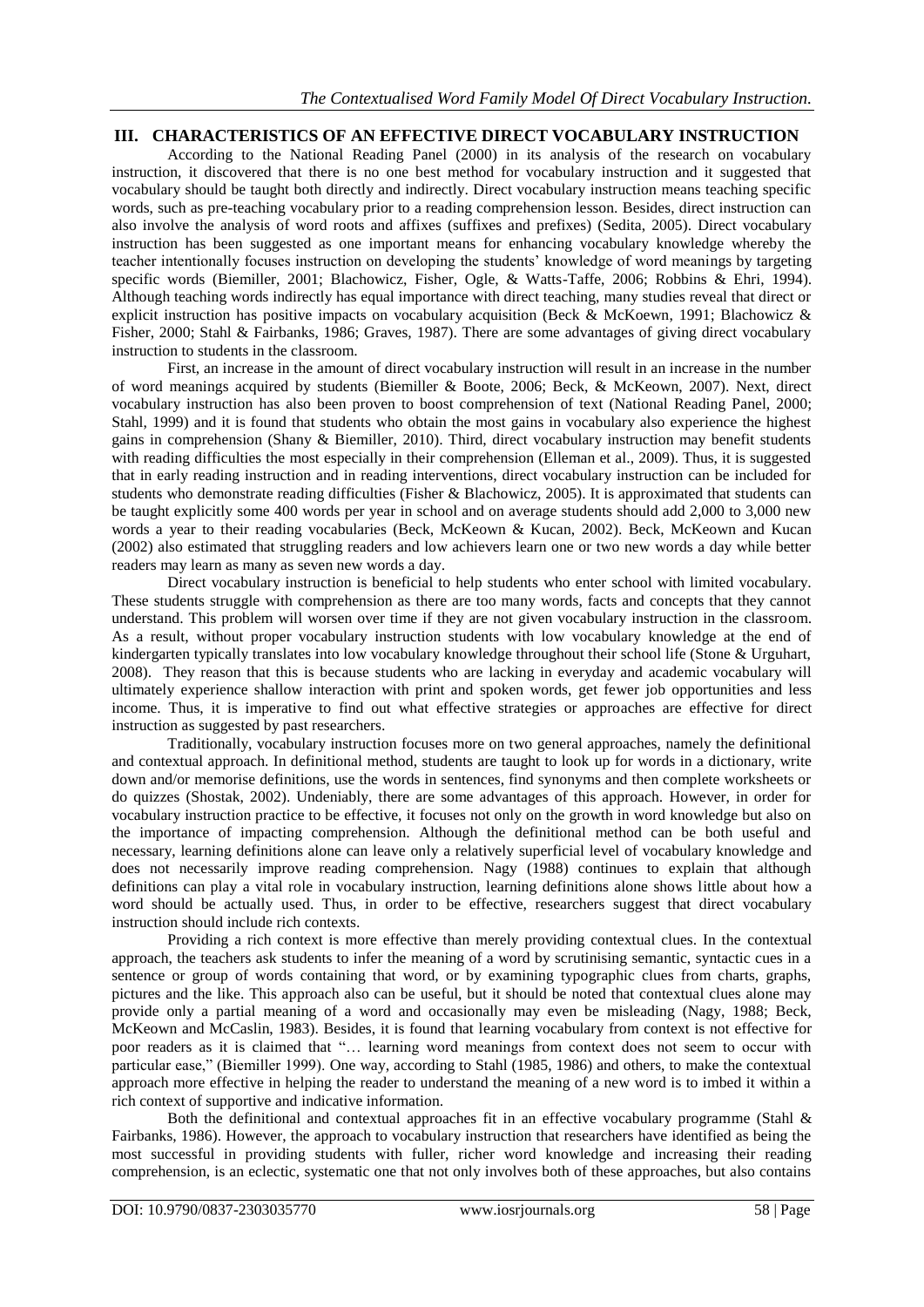three distinct elements: integration, repetition, and meaningful use (Nagy, 1988). A systematic vocabulary instruction must be prominent in classroom interaction (Stone & Urguhart, 2008).

The first feature of a systematic and effective instruction is integration. It means that when giving instruction, teachers must relate newly acquired words to other related words and concepts (Nagy, 1988). This is related to schema theory which requires teachers to harness the students" background knowledge when teaching them a new concept. This feature stresses on the importance of knowing the inter-relationships among words and the importance of connecting new learning concept with the students<sup>3</sup> existing knowledge. There is a better chance that the new word will be remembered later when the students store new information by linking it to their existing schema, or network of organised information (Rupley, Logan, & Nichols, 1999).In order for learning to occur, new information must be integrated with and be built upon what the student already knows (Christen & Murphy, 1991).

The second feature is repetition which emphasises on the importance of sufficient practice in using the newly learnt meanings so that the meanings can be automatically accessed during reading (Nagy, 1988). It is not enough to acquire the word meanings without practising to use them in the right contexts. Research shows that repeated encounters with new words are essential if vocabulary instruction is to have a measurable impact on reading comprehension (Stahl & Fairbanks, 1986; McKeown, Beck, Omanson & Pople, 1985). Through repeated encounters or exposures of between 5-16 times (Nation, 1990), students will be able to remember and retain the acquired vocabulary in their memory and use them when needed in reading comprehension, speaking and writing. This is supported by past studies which stated that through repeated encounters with words over time in a rich oral and written contexts, learners can generate experiences and clues to the word"s meaning and help them develop and change their mental structures for a word's meaning (Eller, Pappas, & Brown, 1988; Nagy, 1988; Vosniadou & Ortony, 1983). In short, repetition improves vocabulary acquisition.

The third feature, meaningful use, is related to the level of word processing needed to perform a task, or rather, the situation where students are actively engaged in using the word meanings that they have acquired (Nagy, 1988). Hence, it is imperative to make students engaged in variety of vocabulary learning activities to enable them to use the words that they have learnt in the right contexts. It is believed that the higher the level of processing, the more likely students will learn and retain word meanings (Nagy, 1988). Research indicates that when students are called upon to process information more deeply, and to make inferences based on that information, they will be more likely to retain the information (Nagy, 1988).

These analysis and synthesis of literature lead us to an important knowledge about five pertinent features of an effective strategy for direct vocabulary instruction: definitional, contextual, integration, repetition and meaningful use. Apart from these five features, the literature review by Subon (2017) has also enabled us to identify some other vital features of an effective direct vocabulary instruction by analysing the strengths and weaknesses of past steps, models and principles of direct vocabulary instruction (e.g. Marzano, Pickering & Pollock, 2001; Marzano & Pickering, 2005; Graves, 2000; Frayer et al, 1969; Blachowicz, 2005), The strengths lie on the need for students to make their own non-linguistic representations or pictures of the new vocabulary learnt (Marzano, Pickering & Pollock, 2001; Marzano & Pickering, 2005 and Frayer et al, 1969), provide a graphic organiser (Frayer et al, 1969), provide exposure in new contexts (Grave, 2000; Blachowicz 2005) and engage in varied activities (Marzano & Pickering, 2005; Graves, 2000 and Blachowicz, 2005). This is in accordance with the NRTC"s (2010) claim that teachers or educators need to intentionally provide a variety of rich and robust activities for students to learn new words and their meanings to make vocabulary instruction effective. In other words, direct or explicit vocabulary teaching should be systematic, repetitive and eclectic (The National Reading Panel, 2000). This becomes the main characteristic of the present study"s approach in its Contextualised Word Family Model (Subon, 2016) of direct vocabulary instruction.

On the other hand, it is also discovered that these past studies and existing models of direct vocabulary instruction did not use word families per se. Therefore, the present model gives emphasis to the integration of word families in its proposed CWF model (Subon, 2016) of direct vocabulary instruction. It is proposed that students should be given exposure to more learning opportunities through effective instructional strategies to expand their vocabulary size, to build deep levels of vocabulary knowledge, and able to use effective strategies which can help them to be independent learners in vocabulary acquisition. All of the steps and models of direct, explicit vocabulary instruction highlighted in this review used individual words but very few have used word families for their direct instruction. This becomes the most fundamental feature of the present model. Subsequently, the terms context and contextualised word family are discussed in further detail in the following sub-heading.

# **IV. CONTEXT AND THE CONTEXTUALISED WORD FAMILY**

Context is vital in language learning as it helps learners in understanding of word meaning. It provides the intended meanings as conveyed by a speaker or writer. With context the danger of misinterpretation can be avoided, for meaning lives in context and the context defines meaning (Xu, 2013). There are two types of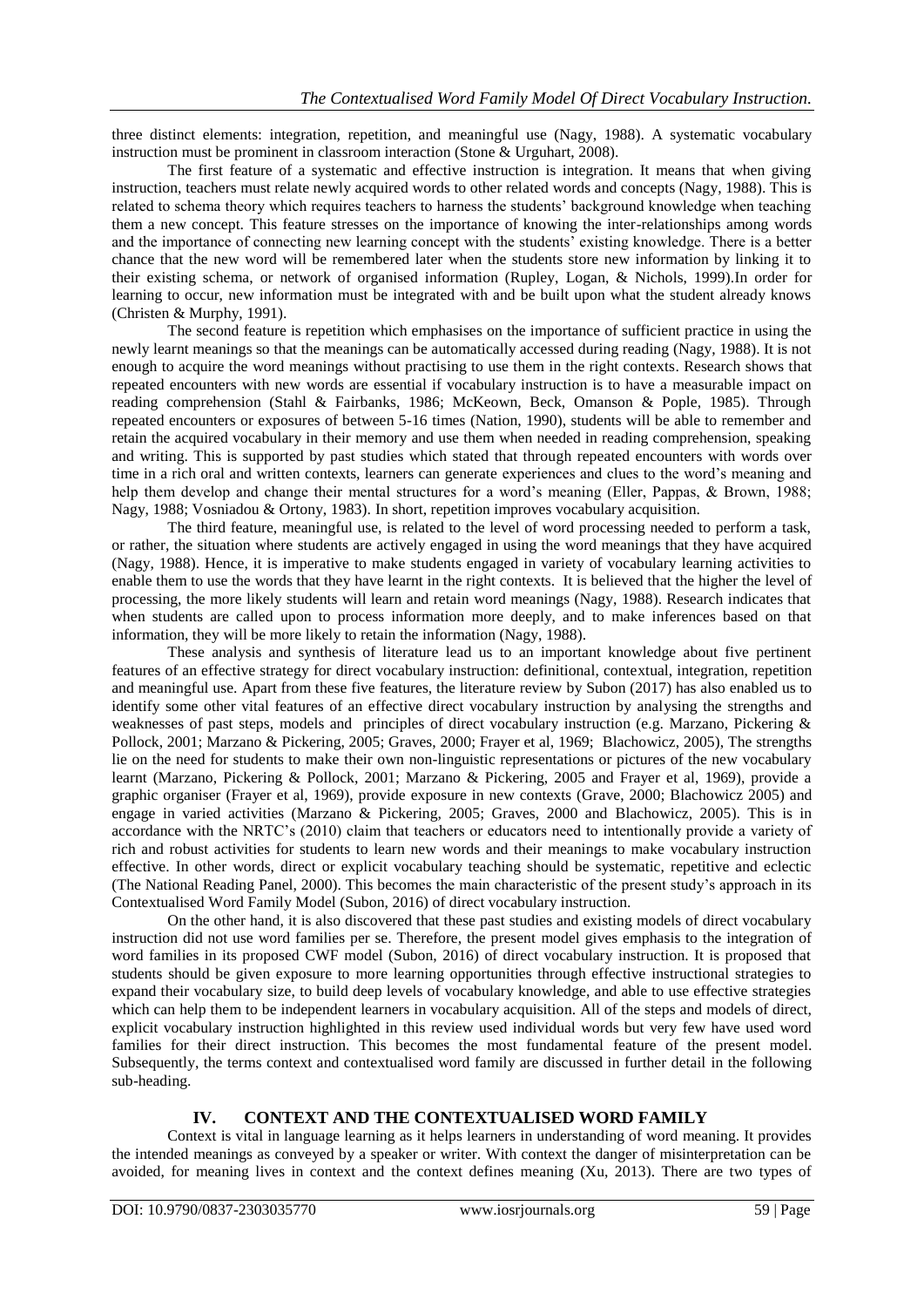contexts i.e. learning context and language context. According to Gu (2003), learning context refers to the "learning environment which includes the teachers, the peers, the classroom climate or ethos, the family support, the social, cultural tradition of learning, the curriculum, and the availability of input and output opportunities". Next, language context refers to the textual or discoursal place in which a particular word or structure can be found. In view of this, Lawson and Hogben (1996) suggests that vocabulary must be learnt in context as Zimmerman (1997) contends that presenting words in meaningful contexts may lead to vocabulary gains and are valued highly by students. Prince (1996) concludes that advanced learners can make more efficient use of context than weaker learners. Due to its importance, it is necessary to use context in vocabulary instruction to enhance the learners" word power and reading comprehension. There are four types of contexts in language learning: Linguistic context, grammatical context, situational context and cultural context.

# **4.1 Linguistic Context**

Linguistic context refers to the linguistic setting in which a word occurs. According to Leech (1981 p.91) it refers to the words, clauses or sentences where a word appears and it may also cover a paragraph, a whole chapter and even the whole book. In short, linguistic context covers the lexical and grammatical context. In English, a word can carry multiple meanings and can be confusing to EFL and ELL learners. For instance, the polysemy such as "accept". This word carries a number of meanings and only context will determine what exactly is meant.

(i) He accepts (to receive willingly) the gift happily.

(ii) We accept (to give admittance or approval) him as one of our group members.

- (iii) She accepts (to endure without protest or reaction) her family"s poor living conditions.
- (iv) The idea is widely accepted (inevitable).
- (v) They refused to accept (to recognize as true: believe) the explanation.

In the sentences above, the word "accept" has different meanings according to the linguistic context.

### **4.2 Grammatical Context**

A polysemous word may have different meanings when it appears in different grammatical contexts (Leech, 1981). For example, the meaning of verb "get" varies according to the different syntactical structures used.

get+n., as in

I got (meaning "receive") a present today

get+adj., as in

The food is getting (meaning "become") cold.

get+n.+infinitive, as in

I will get (meaning "to cause to do something") him to see a doctor.

The above sentences show that 'get' has different meaning in a different sentence based on its grammatical context.

#### **4.3 Situational Context**

Apart from linguistic context, vocabulary instruction also involves non-linguistic context. Nonlinguistic context refers to the extra-linguistic factors that exist in the physical environment and cultural settings where the utterances occur (Xu, 2013). Leech (1981, p.94) contends that it involves the people, time, place, mode of transmission and even the whole cultural background of the speakers. The two main types of nonlinguistic context are situational context and cultural context, which is also known as cultural knowledge.

Situational context is defined as the authentic speech situation where a word or an utterance or a speech takes place. In addition, it is believed to be the physical and relatively easily recognised aspect that is related to factors such as who are the participants involved, and what is the relationship between them: parent and child, friends, employer and employee, or strangers (Zhang Yunfei, 1988, p.237). The setting where the language takes place is also relevant; talking in a church is different in many ways from talking in the home or a restaurant, talking in the theatre is not like talking in a church. Thus, situational context clues are important in determining the meaning of a word. The analysis of situational context is necessary. In vocabulary teaching, if students want to fully understand a word in a text, they should also know some of the background knowledge (Xu, 2013).

# **4.4 Cultural Context**

Cultural context refers to an abstract way of people"s social activities. Culture includes all the shared elements of human society which includes not only material things such as cities, organisations and schools but also non-material things such as ideas, customs, family patterns, relationships and languages" (Leech, 1981, p.98).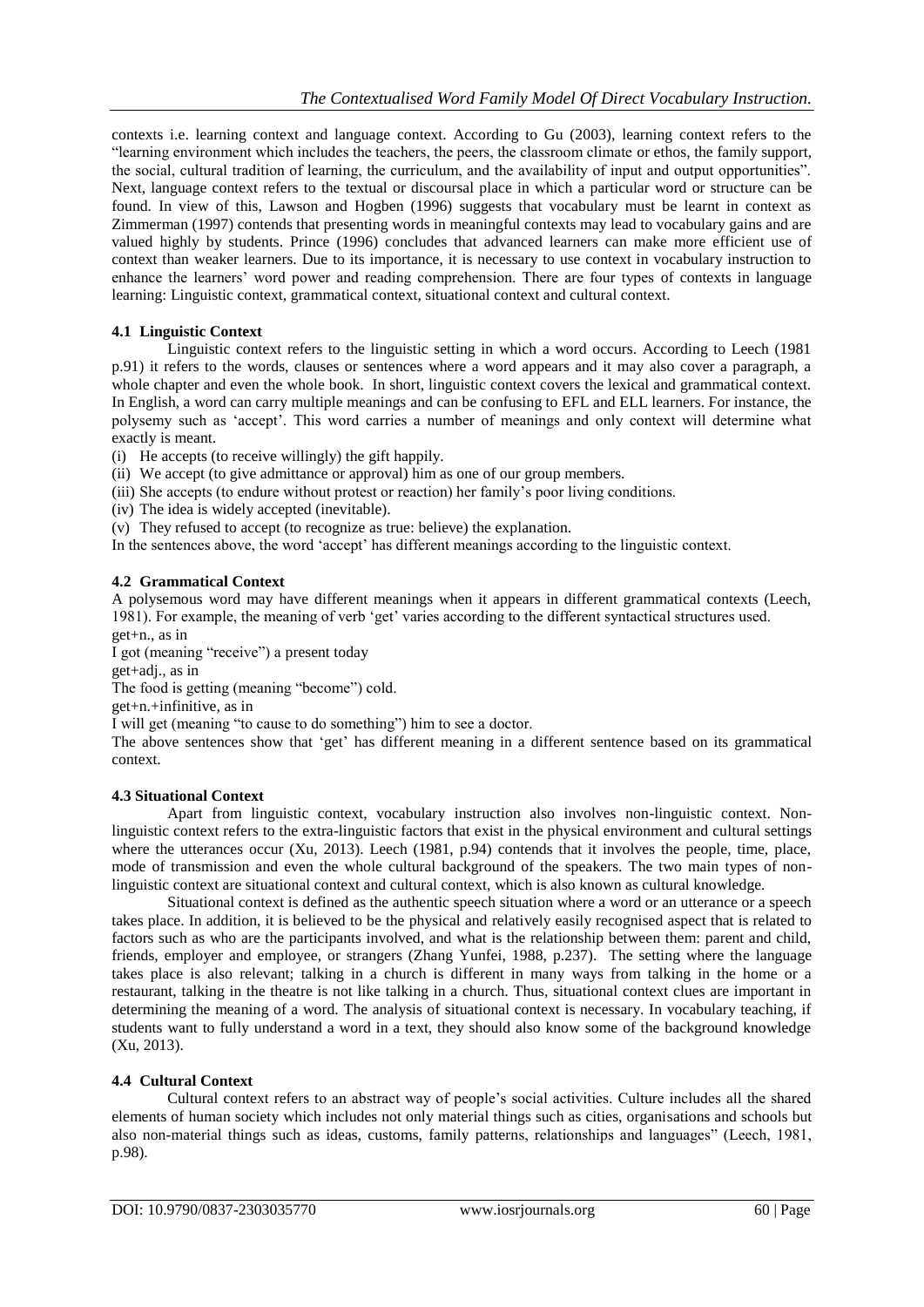# **V. THE CONTEXTUALISED WORD FAMILIES**

The above shows that context is vital in language learning and in vocabulary learning and acquisition in particular. The integration of context enhances understanding in the learners" vocabulary learning and this will boost retention and acquisition. Therefore, it is important to integrate context in vocabulary teaching and learning to achieve better success in vocabulary growth. Most of the past studies on direct vocabulary instruction involved the effects of teaching individual words in context using reading comprehension texts (Ghapanchi, Eskandari & Tabasi, 2012), morphology and context (Baumann & al., 2003), story books (Biemiller & Boote, 2006), vocabulary learning strategies (Cohen & Byrnes, 2007), etc. on vocabulary acquisition and comparing the effects of explicit and implicit teaching of words (Nadarajan, 2009), contextualising and decontextualising techniques (Soureshjani, 2011) on lexical knowledge, etc. It shows that in the past decades the focus of direct vocabulary instruction has been on the effects of teaching contextualised and decontextualised individual words on vocabulary acquisition. As claimed earlier in the problem statement, limited studies have been conducted on word families and furthermore most of these past studies involved decontextualised word families. In view of this gap and its importance, this present study integrates context with word families in its CWF Model (Subon, 2016) of direct vocabulary instruction.

Before defining the idea of contextualised word family, it is necessary to know and understand the operational definitions of a word family. Nation (2001) defines word families as words built around a particular root, base, or headword that are then linked together to establish associations and general meanings among them. Similarly, according to Bauer and Nation (1993), the idea of word family involves learning a root word and all its derivational and inflectional forms as a group but not learning them separately. For example, *succeed, succeeds, succeeded, success, successful, successfully* and *succeeding* are related members of the same word family. They explained that it is necessary to consider the idea of a "word family" in dealing with the growth in morphological knowledge because when a learner's knowledge of affixation improves the size of the word family also increases. Furthermore, according to Nation (2001), knowing some of the common affixes and stems of words can reduce the learning burden of new word learning.

Utilising a word family concept in vocabulary learning can lead to an increase the learners" vocabulary knowledge. This is based on the claim that learning a word family will enable learners to know the other members of a word family better once they know the root form or a derivational form (Bauer & Nation, 1993). However, they added that the meaning of the root word in the derived form must be closely related to the meaning of the base when it stands alone or occurs in other derived forms. On the other hand, Mast (2011) explained the idea of word family as a strategy that shares some commonality with semantic mapping that incorporates grouping words into their semantic categories so that the focus is on the affinity the words share in their roots and suffixes. This according to him involves a morphological analysis of individual word parts. For example, a learner"s familiarity with the word "mend" can lead to learning other forms and meanings associated with it such as *mends, mended, mending, mender, mendable,* and *unmendable*. Thus, it can be concluded that all the members in a word family shares the same common meaning and knowing the root word of a word family can help the learners to identify all its members.

In addition, Schmitt and Zimmerman (2002) cited in Mast (2011) and Schmitt (2008) argue that using word families can maximize vocabulary learning in comparison to learning individual words and their meanings separately. This is supported by the idea that direct instruction using word families enable learners to be introduced to other members of a word family that can boost vocabulary growth and develop the learner"s habit of viewing its derivatives (Schmitt, 2000). A word family is made up of between 6 to 10 or more members depending on the type of words. For example the word "succeed" is made up of eight members which include *succeed, succeeds, succeeded, success, successful, successfully* and *succeeding.* Hence, the more word families the learners acquire the more individual words and word meanings they have and this will develop their word knowledge and power.

In view of the importance of utilising context in vocabulary learning and the benefits of using word families on the learners" vocabulary growth, the present study (Subon, 2017) integrates the two concepts into a new concept known as the contextualised word families. This new concept forms the focus of this proposed model. Besides, all the four types of contexts are integrated into this model namely linguistic, grammatical, situational and cultural context. As discussed earlier, linguistic context refers to the linguistic setting in which a word occurs. This includes the words, clauses or sentences, a paragraph, a whole chapter and even the whole book where a word appears. In other words, linguistic context covers lexical and grammatical context. In this proposed model learners learn new words by identifying members of a word family, making sentences and writing a short paragraph using these new words (members of a word family). As learners identify the members of a word family, they are actually applying the grammatical context to their vocabulary learning. There are seven grammatical features of a word covered in this model. This includes identifying its plural verb, singular verb, adjective, noun, past tense, past participle and the present participle. By using a grammatical context, the learners are able to differentiate the meanings of the words, which vary according to the different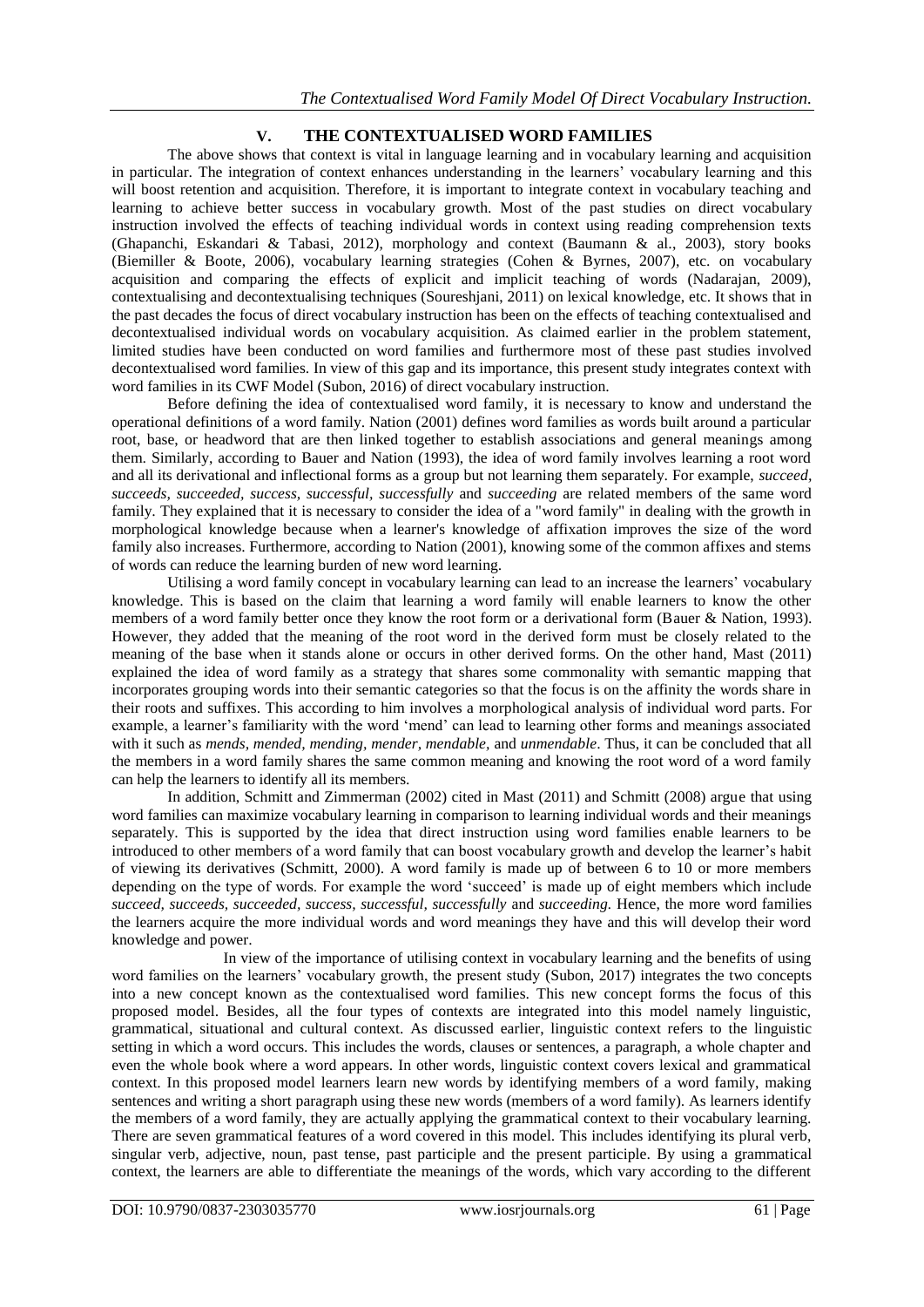syntactical structures used. Thus, learners can enhance their grammar knowledge as they learn new words using this CWF Model (Subon, 2016). Situational context is used when the learners are writing sentences and paragraph whereby they need to think of suitable setting and characters involved in their writing. The same applies to cultural context, whereby the learners will need to consider the cultural aspects when composing the short paragraph such as material things and non material things for instance ideas, customs, family patterns, relationships, etc. related to the topic of their paragraph writing.

This Contextualised Word Family Model (Subon, 2016) is a rich, systematic, structured and principled approach of direct vocabulary instruction. It is well-planned, rich, structured and systematic in its vocabulary teaching and learning activities. As discussed earlier, through this CWF Model (Subon, 2016) of direct vocabulary instruction students learn new vocabulary by identifying the word families and then learning the members of the word families using appropriate contexts such as constructing sentences and a paragraph and sharing the completed entry of the word family orally with other learners. Besides, this model is conceptualised based on eight pertinent principles of an effective direct vocabulary instruction. Theoretically, this model exhibits many positive characteristics of effective direct vocabulary instruction as found in the steps and models of direct instruction from past studies (Subon, 2017).

# **VI. THE CONTEXTUALISED WORD FAMILY MODEL**

This model is called the Contextualised Word Family Model (Subon, 2016) of direct vocabulary instruction. It utilises context and word families for its direct vocabulary instruction. The most pertinent aspect of this model is the application of a theoretical perspective. A modification to Krashen"s (1982) acquisition and learning hypothesis is made by claiming that language learning should take place first before any language acquisition can happen and it is proposed that the hypothesisis is set in the order of learning-retentionacquisition process (Subon, 2017). This process is imbedded in the present study"s 7-step model. The model entails a lot of learning activities (identifying tier two word, giving definition, listing its word family members, writing sentences, writing a short paragraph) which involves a lot of repetition that is anticipated to lead to retention. Retention activity also involves drawing a non-linguistic representation of the word or symbol or picture to enable learners to remember and retain the words learnt. Finally, in the last step learners are required to talk to their friends about their completed entry of the contextualised word family as practice to boost their communicative skill. With continuous and consistent practice, it is anticipated that students would be able to acquire the word families that they have learnt. Therefore, this model aims to develop a balance between language learning and acquisition or a conscious and subconscious learning process with a fair attention to language aspects such as grammar rules, vocabulary and communicative skills which are essential for enhancing the learners" L2 acquisition and propelling their mastery of the English Language. The characteristics of the proposed CWF Model (2016) of direct vocabulary instruction are explained with more details below.

#### **6.1 The Specification of the Members of a Word Family of the CWF Model**

In this present model, Bauer and Nation"s (1993) level 2 (inflectional suffixes) words are adapted for its members of a word family. According to Bauer and Nation (1993), they are considered as members of the same word family which refers to words with the same base and inflections. The inflectional categories in this level include plural; third person singular present tense; past tense; past participle; *-ing;* comparative; superlative; possessive. For this study, seven categories or members of a word family are utilised for the direct vocabulary instruction namely the base form/plural verb, singular verb, past tense, past participle, noun, positive adjective and present participle (- ing). For example, the word family members of the word "teach" are teach (plural), teaches (singular), taught (past tense), taught (past participle), teacher (noun), teachable (adjective) and teaching (present participle). Noun is included in this model because it plays an important function in a sentence as it can become a subject or an object in a sentence. Without a noun, a sentence will be meaningless. The specification of the members in a word family to be used in this study is described according to the parts of speech that they belong to as shown in Table 6.1.

| Table 6.1              |
|------------------------|
| where of the CWE $Mod$ |

*The Specification of the Word Family Members of the CWF Model (Subon, 2016)*

| Members in a word family  |                |  |
|---------------------------|----------------|--|
| (e.g. Family Word: teach) |                |  |
| <b>Members</b>            | Class of words |  |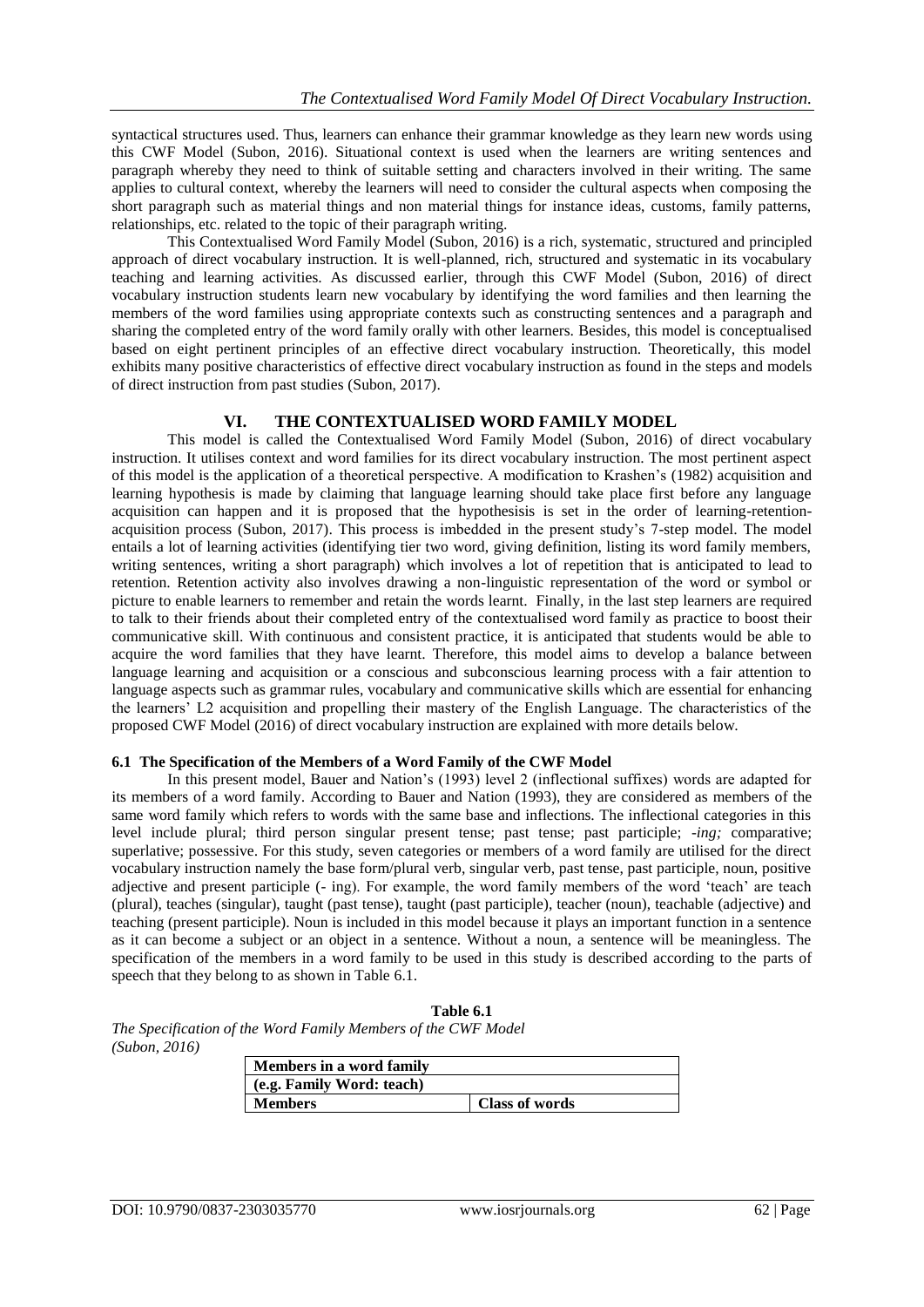| a. | teach     | base form/plural verb |
|----|-----------|-----------------------|
| b. | teaches   | singular verb         |
| c. | taught    | past tense            |
| d. | taught    | past participle       |
| e. | teacher   | noun                  |
| f. | teachable | adjective             |
| g. | teaching  | present participle    |

# **6.2 The Seven Steps of the Contextualised Word Family Model**

There are seven steps of teaching and learning word families using this Contextualised Word Family Model (Subon, 2016) of DVI. These seven steps are shown in Table 6.2. The seven steps must be followed closely for the direct vocabulary instruction of word families. They are outlined based on their roles and importance in vocabulary learning and acquisition as claimed by past vocabulary research scholars.

### **Table 6.2**

# *Seven Steps of the CWF Model Copyright © 2016 Frankie Subon,*

| Seven Steps of the CWF Model Copyright © 2016 by Frankie Subon |                                                                           |  |
|----------------------------------------------------------------|---------------------------------------------------------------------------|--|
|                                                                | Identifying a new tier two word in a reading text.                        |  |
| 2.                                                             | Giving a definition or meaning of the word.                               |  |
| 3.                                                             | Listing down the members of a word family.                                |  |
| 4.                                                             | Constructing meaningful sentences using the members of the word family to |  |
| show contexts.                                                 |                                                                           |  |
| 5.                                                             | Writing a short paragraph using the members of the word family.           |  |
| 6.                                                             | Drawing a picture or symbol (non-linguistic representation) of the word   |  |
| family based on its common meaning or base form.               |                                                                           |  |
|                                                                | Talking to friends about a completed entry of a word family.              |  |

The first step is identifying a new word i.e. tier two or academic word in a reading text. For this present study, tier two words are selected from a reading text. Tier two word refers to high-frequency word as described by Beck and Mckeown (2011) or academic vocabulary according to Nation (2001). Tier two words or academic words are selected for the word families. They are high utility general words for literate language user and consist of high frequency words that occur across a variety of domains.

The second step is giving definition or meaning of the new word. For this step, teachers are required to give definitions or meanings of a new word identified in step 1. Giving explanation or description of the new term has been the focus of some instruction strategies of past studies (e.g. Marzano & Pickering, 2001, 2005). Past studies also found that direct instruction using definitional and contextual strategies to be highly significant in increasing vocabulary learning (Tomeson & Aarnoutse, 1998; White, Graves, & Slater, 1990; Dole, Sloan, & Trathen, 1995; Rinaldi, Sells, & McLaughlin, 1997). Thus, it is important to give definition or meaning of a new word to boost vocabulary learning of the learners.

The third step is listing down the members of a word family. This step requires the teachers or learners to list down seven members of a word family as specified in Table 6.1. Most past studies have used individual word in their steps of direct instruction. Decarrico (2001), however, stated that teachers can maximize vocabulary learning by teaching word families instead of individual words. Decarrico"s (2001) principle is supported by other researchers (e.g. Schmitt & Zimmerman, 2002; Schmitt, 2008) who also claim that word families offer the opportunity for learners to maximise their vocabulary learning in comparison to the simple introduction of individual words and their meanings. This is because direct instruction using word families introduces the learners to other members of a word family that can boost vocabulary growth and develop a positive habit among learners to view the word"s derivatives (Schmitt, 2000).

The next step is constructing meaningful sentences using the members of the word family to show contexts. Using the members of the word family listed in step three, learners are required to make sentences to demonstrate appropriate contexts of the words. The purpose of doing this is to enable learners to know the differences of the words based on their classes and contexts. Many past vocabulary scholars (e.g. Stahl, 1986; Nation & Waring, 1997; Mckeown & Beck, 2011) found that learning vocabulary from contexts is effective for vocabulary learning and acquisition.

The fifth step is writing a short paragraph using the members of the word family. After writing the sentences, students are required to form a short paragraph using these sentences by adding suitable discourse markers and meaningful phrases where necessary. They can also change the structure of the sentences but maintain the members of the word family and the meanings of the sentences. This step also aims to provide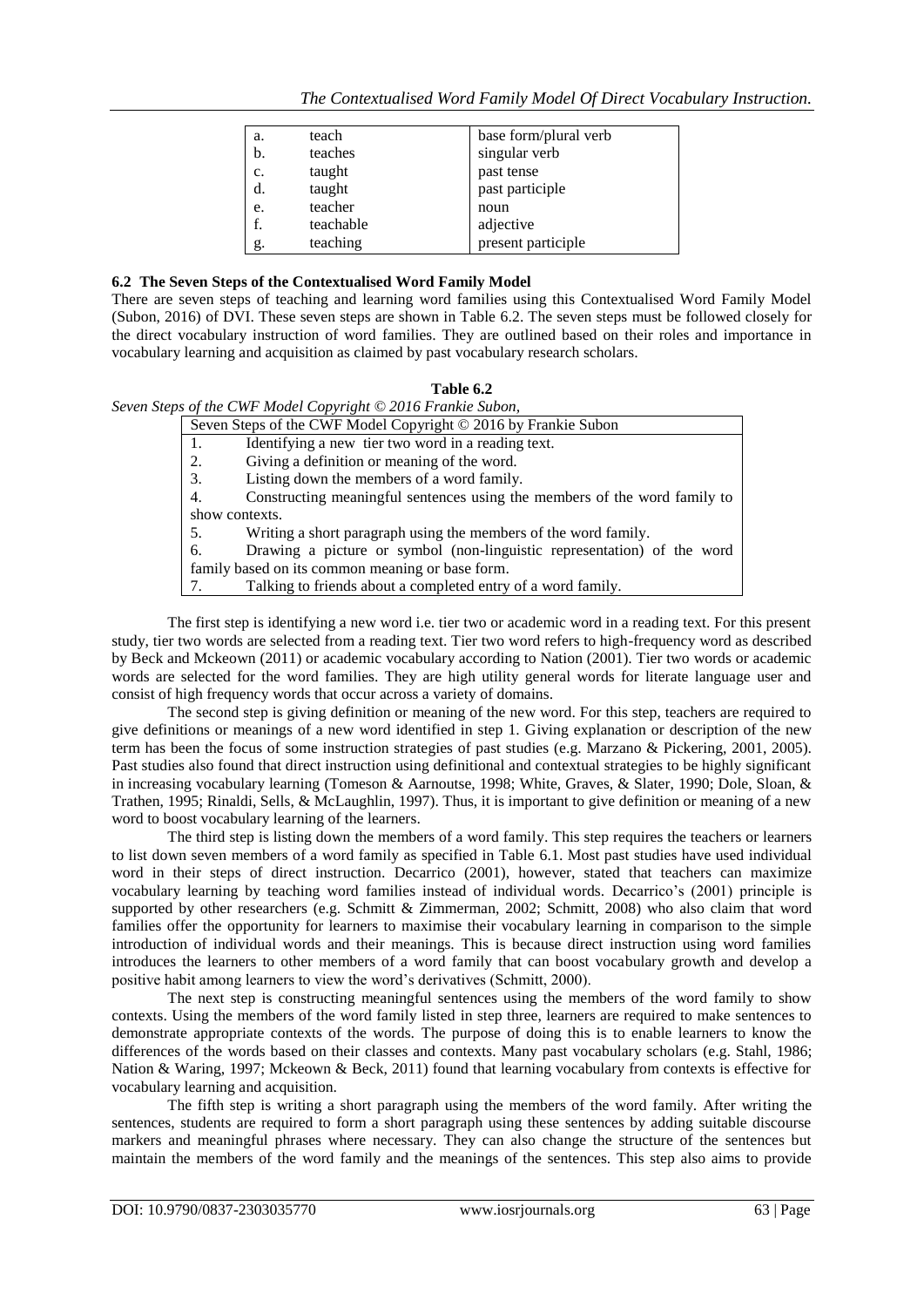contexts of the new words learnt to boost the learners" vocabulary learning and acquisition (e.g. Stahl, 1986; Nation & Waring, 1997; Mckeown & Beck, 2011).

The sixth step requires the learners to draw a picture or symbol or non-linguistic representation of the word family based on its common meaning or the base form. This is to enhance the learners' knowledge and understanding of the words they learnt. Besides, it will also enable the learners to remember and retain the word family that they have learnt. Drawing nonlinguistic representations can teach the learners to process the information in many different ways and the process challenges them to think hard and cooperate with one another to come up with a picture (Marzano & Pickering, 2005).

The final step requires the learners to talk to their friend(s) about their completed entry of a word family. The purpose of this step is to boost their learning and acquisition as they share the new word knowledge with one another. This will also help to provide contexts of the new family words learnt (e.g. Stahl, 1986; Nation & Waring, 1997; Mckeown & Beck, 2011). Hence, students are also learning to apply the newly learnt word family in their spoken language.

#### **6.3 The Graphic Organiser of the CWF Model**

The seven steps above are translated into a graphic organiser below (Figure 6.3) that figured and structured the proposed Contextualised Word Family Model (Subon, 2016) of direct vocabulary instruction as shown in the sample of a completed entry of Figure 6.4. This is displayed on an A4 paper that is segmented into seven parts based on the steps outlined in Table 6.2.



*Figure 6.3:* The Contextualised Word Family Model Copyright © 2016 Frankie Subon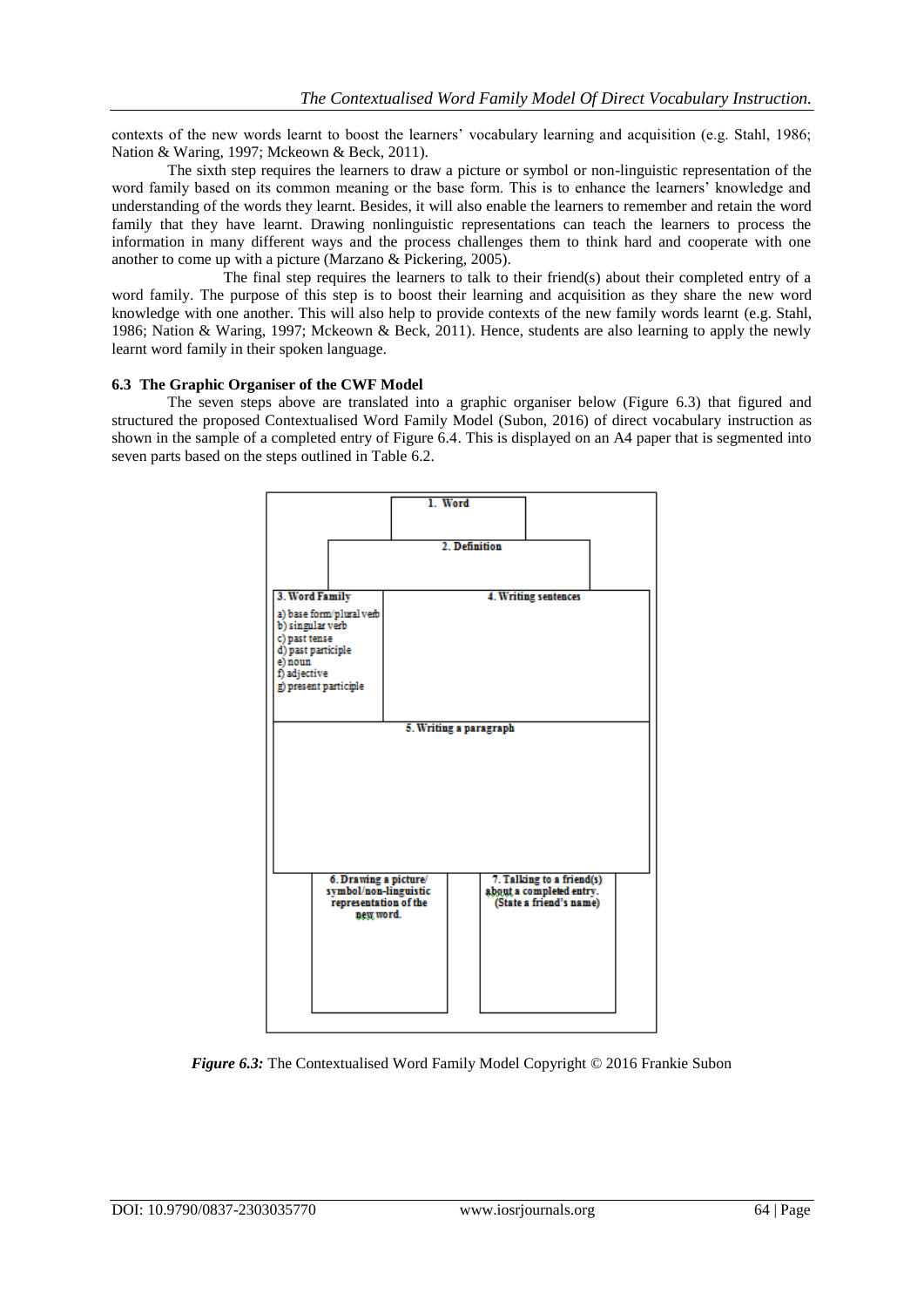

*Figure 6.4***:** An Example of a Completed Entry of the Contextualised Word Family Copyright © 2016 Frankie Subon

# **6.4 The Principles Underpinning the CWF Model**

The main rationale behind this proposed Contextualised Word Family Model is that it is conceptualised based on eight pertinent principles of an effective direct vocabulary instruction. As discussed earlier, these eight principles are generated from the analysis and synthesis obtained based on the strengths exhibited by the steps, principles and models of past studies related to direct vocabulary instruction.

The first principle is providing multiple exposures in a direct vocabulary instruction. Most of the past researchers such as Stahl (1986), Marzano, Pickering and Pullock (2001) and Marzano (2004) recommend in their vocabulary instruction principles and steps that teachers should provide multiple exposures when teaching new vocabulary. Researchers also believe that providing multiple exposures in vocabulary instruction can boost vocabulary learning. This is ascertained by Blachowicz et al. (2006) who claims that multiple exposures to target words can accelerate vocabulary learning. It is recommended that 5 to 16 exposures are required to enable the students to learn a new word from context (Nation, 1990). In addition, it is also important to ensure that these multiple encounters take place in a variety of contexts that require different learner tasks (Carlo, August, McLaughlin, Snow, Dressler, Lippman, Lively, & White, 2008). The principle of multiple exposures is applied in the model of the present study as it uses a lot of repetitions. By using this proposed model students are given at least seven exposures to the new vocabulary as they follow the seven steps of learning the new vocabulary. For example, the base/plural form of the word 'teach' will be used seven times following the seven steps in the proposed model. A lot of repetitions are used to enable students to remember the new words they learn using this proposed model. These seven steps were explained earlier and shown in Figure 6.3 and Figure 6.4.

The second principle is to teach vocabulary in context. Research claims that contextual word teaching is more effective than non-contextual word teaching (Biemiller & Boote, 2006). This is because students can understand the meanings of a new word by understanding the sentences where the word is used. This is revealed by Carey (1978) as cited in Chung (2012) who reiterates that children use syntactic information (i.e. sentence context or part of speech). This principle is incorporated into the present study whereby the students are able to learn vocabulary in contexts such as by making sentences, writing a short paragraph and talking about a completed entry of the contextualised word family.

The third pertinent principle is related to the type of words chosen for its direct vocabulary instruction. High-frequency words or tier two words as described by Beck and Mckeown (2011) or academic vocabulary by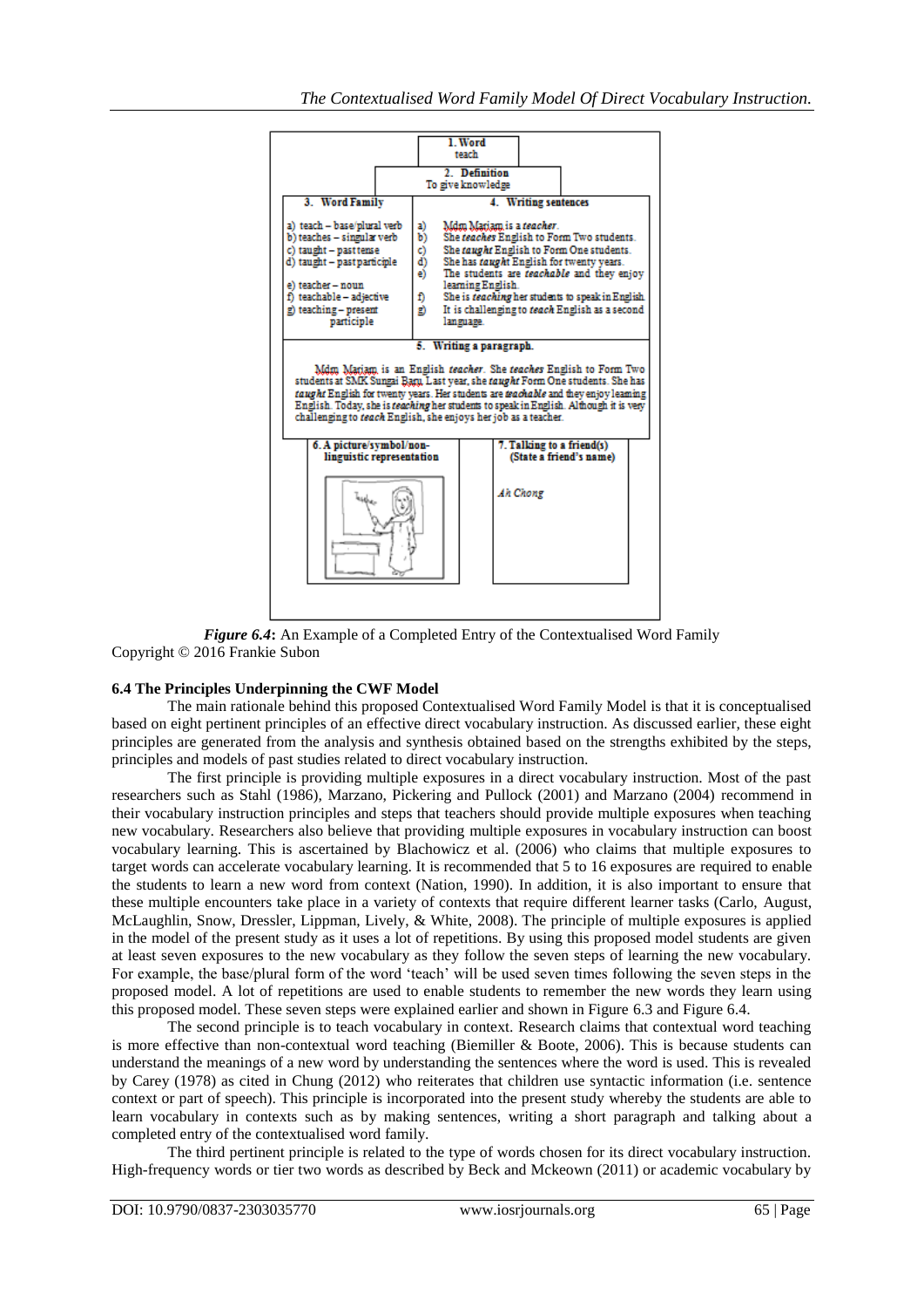Nation (2001) are selected for the word families. They are high utility general words for literate language user and consist of high frequency words that occur across a variety of domains. Beck and Mckeown (1985) argue that there are some advantages of learning and acquiring the tier two words. First, understanding the meanings of these words promotes everyday reading and listening comprehension as they are found across a variety of contexts and topics. Besides, they contend that tier two words can greatly influence reading and speaking. In addition, these high-frequency words are also likely to be conceptually familiar to the students and the words are more characteristic of written language since they are found across a variety of domains. Beck and Mckeown (2011) suggest that tier two words should be the major focus of vocabulary instruction. This is supported by Nation (2001) who claims that it is essential to teach academic words due to their range of coverage over various types of texts and the meanings they bring to a text. Ideally, they are suitable for upper elementary or higher level students (Chung, 2012). Coxhead (2000) also contends that these words are suitable for students of upper elementary or higher level and these academic words consist of 570 high-frequency word families found across a range of academic domains. Beck and her colleagues recommend that the instruction of tier two words can add productively to an individual"s language ability. Some examples of tier two words are masterpiece, fortunate, industrious, measure, benevolent, etc. Therefore, tier two words are the most important and relevant words for direct instruction because they are good indicators of a student's progress through school (Beck & Mckeown, 2011).

The fourth principle is to give definitions of the new vocabulary learnt. In definitional method, students are taught to look up for words in a dictionary, write down and/or memorise definitions, use the words in sentences, find synonyms and then complete worksheets or do quizzes (Shostak, 2002). By using dictionary definitions students are able to learn a specific meaning of a word that they identify in their reading. This principle is included in the present model whereby students are required to give the definition of the new word (tier two or high frequency word) according to its contextual meaning.

The fifth principle is to teach vocabulary in word families. Decarrico (2001) in his principle states that teachers can maximize vocabulary learning by teaching word families instead of individual words. Besides, prominent researchers in vocabulary acquisition such as Nation (1999) and Schmitt (2008) have ascertained the need to teach vocabulary in word families to accelerate the learners" vocabulary growth. Hence, this principle is adopted in the present study"s principle of direct vocabulary instruction whereby word families are utilised due to their importance in L2 acquisition. Its members of a word family are adapted from Bauer and Nation"s (1993) level 2 (inflectional suffixes) words. According to Bauer and Nation (1993), this is level 2 (inflectional suffixes) in the level ordering within the Lexicalist Morphology and is considered as members of the same word family which refers to words with the same base and inflections. The inflectional categories in this level are plural; third person singular present tense; past tense; past participle; *-ing;* comparative; superlative; possessive. In this study, seven categories or members of a word family are utilised for the direct vocabulary instruction namely the base/plural, singular verb, past tense, past participle, noun, positive adjective and present participle (- ing). For example, the word family members of the word 'teach' are teach (plural), teaches (singular), taught (past tense), taught (past participle), teacher (noun), teachable (adjective) and teaching (present participle). Noun plays an important function in a sentence as it can become a subject or an object in a sentence, and therefore included in this CWF Model (Subon, 2016). Without a noun, a sentence will be meaningless.

The sixth principle is to use sentences that construct a story. It is claimed that using target words in sentences that construct a narrative is also an effective principle of direct vocabulary instruction. In a study by Vaughn-Shavuo as cited in August and Snow (2007), it is found that the students experienced an increase in vocabulary by incorporating words in sentences that construct a story than through incorporating words in sentences that do not construct a story. This is also incorporated in the present study whereby students are asked to write a short paragraph about a suitable topic using the sentences that they have formed earlier.

The seventh principle is to use non-linguistic representation, symbols or pictures to represent the new vocabulary learnt. This principle is employed by Marzano and Pickering (2005) in their six step process of direct instruction on words that are critical to new content for the most powerful learning. Using a non-linguistic representation or pictures can help students to remember well the words they learnt. Thus, it can enhance the students' retention when learning a new vocabulary. The use of symbols or pictures is employed in this CWF Model (Subon, 2016), whereby the students are required to draw a non-linguistic representation of the new word that has been selected for the direct instruction.

The eighth principle is it integrates vocabulary learning and acquisition of word families with contexts and a variety of language learning activities. All this is conceptualised and structured using a graphic organiser incorporating all the seven steps. Learners are required to give definition of the new words based on its contextual meaning. Then, they are required to identify the members of the word family. After that, they are required to show suitable contexts where these members of word family can be used by making sentences using them and this is followed by paragraph writing. In doing all this, learners are directly learning about grammar and applying it in their writing. This includes part of speech such as noun, verb and adjective, tenses such as the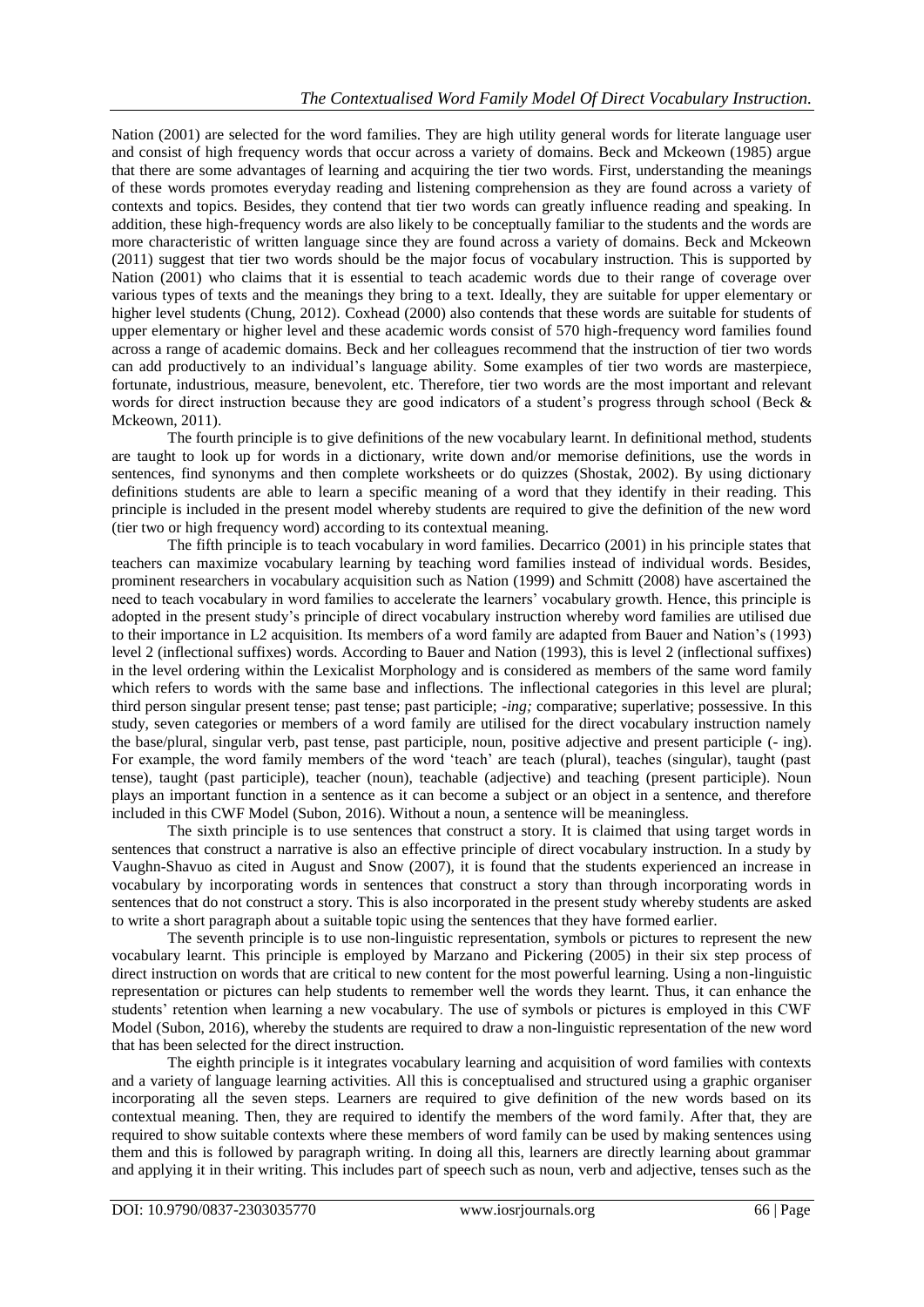simple present tense, the simple past tense, the present/past perfect tense, the type of verbs such as singular and plural verb, etc. Therefore, this integration process will help to enhance the learners" grammar knowledge. Nation (1990) and Oxford and Scarcella (1994) argue that knowing a word does not only involve the ability to know its form or its dictionary meaning but also includes knowing its grammatical aspects, collocations, functions and the ability to use the word correctly in conversation. This is supported by Nation (2001) who asserts that acquiring a word is a complex development involving the learning of its grammatical functions such as parts of speech, sociolinguistic aspects such as word connotations, frequency intuitions such as collocation, through multiple encounters of target words in diverse contexts. On the other hand, in order to enforce the retention of the word family, the learners are asked to draw a non-linguistic representation of the word in the form of a picture or a symbol. Apart from reading and writing skills, other language skills i.e. speaking and listening skills are also used because learners are required to talk about their completed entry of word family to their friends. Hence, this CWF model (Subon, 2016) of direct vocabulary instruction engages students in a variety of word learning activities and language skills to enhance their vocabulary acquisition.

In sum, this proposed CWF model (Subon, 2016) offers a rich, systematic, structured and principled process for vocabulary acquisition. It is claimed to be a "rich" model as it integrates a variety of of language skills and vocabulary learning activities into one. The seven-step model is displayed using a graphic organiser making it a structured model of vocabulary learning and acquisition that is easy to understand. "Systematic" as it is well-planned and the tasks or activities progress from one step to another to reinforce the learners" vocabulary learning and acquisition. Thus, it can be taught to students and can be used not only in the classroom but also outside at their own pace independently. Theoretically and practically, it is a principled approach as its contents are developed based on pertinent steps, models and principles of effective direct vocabulary instruction as revealed in literature of past studies (Subon, 2017).

# **VII. Conclusion**

In conclusion, from the analysis and synthesis of literature pertinent knowledge has been generated which has led to the formulation of a new theoretical perspective relating to vocabulary learning and acquisition and the creation of the Contextualised Word Family Model (Subon, 2016). Indeed, it is vital for learners to acquire and possess ample knowledge of vocabulary breadth and depth in order to become successful language learners. This also includes the ability to know and acquire word families which are vital prerequisites to function effectively in all the language skills as claimed by many past scholars. Besides, tier two or high frequency words are used to form the word families in this present model. It also integrates a contextualised approach and a word family to explicitly teach vocabulary to second language learners. Hence, the direct vocabulary instruction of word families is the main emphasis of this CWF model (Subon, 2016) to boost the students" vocabulary acquisition and writing skills. Future research is necessary to ascertain the effectiveness of this model in increasing learners" vocabulary size and guided writing test scores as claimed by Subon (2016).

# **Refrences**

- [1]. August, D., & Snow, C. (2007). Developing vocabulary in English language learners: A review of the experimental research. In B. Taylor & J. Ysseldyke (Eds.), Effective instruction for struggling readers, K-6(pp. 84-105). NY: Teachers College.
- [2]. Bauer, L., & Nation, I .S. P. (1993). Word families. *International Journal of Lexicography*, 6, 1–27.
- [3]. Baumann J., Kame'enui E.& Ash, G. (2003). Research on vocabulary instruction: Voltaire redux. In Flood J., Lapp D., Squire J., Jensen J. (Eds.), Handbook of research on teaching the English language arts (2nd ed., pp. 752–785). Mahwah, NJ: Erlbaum.
- [4]. Beck, I. L. & McKeown, M. G (1985). Teaching vocabulary: Making the instruction
- [5]. fit the goal. *Educational Perspectives,* 23(1), 11-15.
- [6]. Beck, I.L., McKeown, M.G., & Kucan, L. (2002). *Bringing words to life; Robust vocabulary instruction.*New York; NY: Guilford Press.
- [7]. Beck, I. L., & McKeown, M. G. (2007). Increasing young low-income children"s oral vocabulary repertoires through rich and focused instruction. *Elementary School Journal*, *107*, 251-271.
- [8]. Beck, I. L. & McKeown, M. G. (1991). Conditions of vocabulary acquisition. InR. Barr, M. Kamil, P. Mosenthal, & P. D. Pearson (Eds.), Handbook of reading research (pp. 789–814). White Plains, NY: Longman.
- [9]. Beck, I., McKeown, M. & McCaslin, E. (1983). All contexts are not created equal. *Elementary School Journal,* 83, 177-181.
- [10]. Biemiller, A. (1999). *Language and reading success*. Cambridge, Mass.: Brookline Books.
- [11]. Biemiller, A., & Boote, C. (2006) An effective method for building meaning vocabulary in primary grades. *Journal of Educational Psychology*, 98(1), 44-62.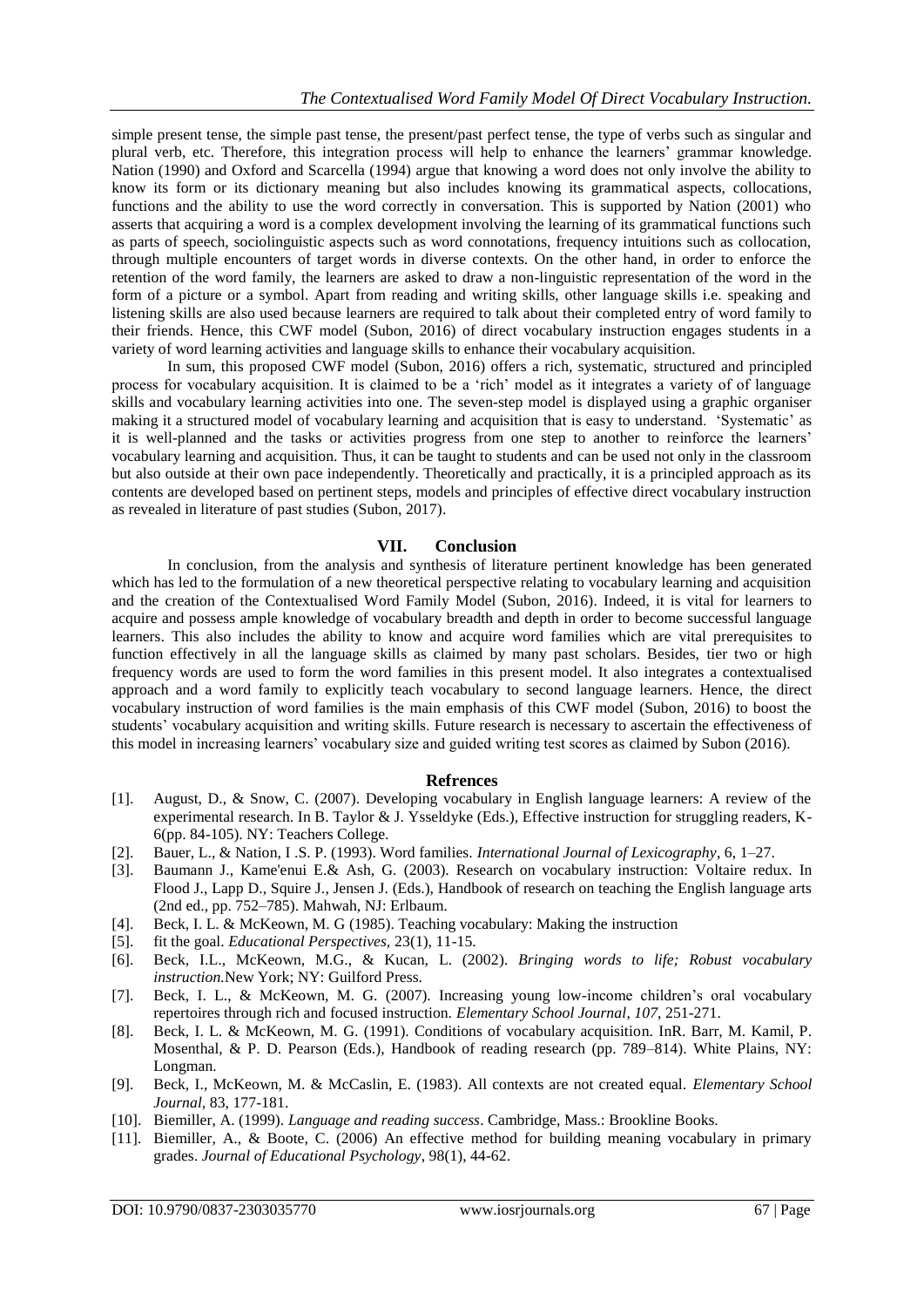- [12]. Biemiller, A., & Slonim, N. (2001). Estimating root word vocabulary growth in normative and advantaged populations: Evidence for a common sequence of
- [13]. vocabulary acquisition. *Journal of Educational Psychology,* 93 (3), 498-520.
- [14]. Blachowicz, C. L. Z. (2005) Vocabulary essentials: From research to practice for improved instruction. Glenview, IL: Scott Foresman and Co.
- [15]. Blachowicz, C. L. Z. & Fisher, P. (2000). Vocabulary instruction. In M. L. Kamil,P. B. Mosenthal, P. D. Pearson, & R. Barr (Eds.), Handbook of reading research (pp. 503–523). Mahwah, NJ: Lawrence Erlbaum Associates.
- [16]. Blachowicz, C. L. Z., Fisher, P. J. L., Ogle, D., & Watts-Taffe, S. (2006). Vocabulary:
- [17]. Questions from the classroom. *Reading Research Quarterly,* 41, 524–539.Blachowicz, C. L. Z., Fisher, P. J. & Watts-Taffe, S. (2005). Integrated vocabulary instruction: Meeting the needs of diverse learners in Grades K-5. *Learning Point Associates,* 1-28. Retrieved November 20, 2013, from [https://education.illinoisstate.edu/downloads/casei/AV-5-4%20Learning% 20 Point%](https://education.illinoisstate.edu/downloads/casei/AV-5-4%20Learning%25%2020%20Point%25%2020)  [20I](https://education.illinoisstate.edu/downloads/casei/AV-5-4%20Learning%25%2020%20Point%25%2020)ntegrated%20Vocab%20Instruction.pdf
- [18]. Carlo, M. S., August, D., McLaughlin, B., Snow, C., Dressler, C., Lippman, D. Lively, T. J. & White, C. E. (2008). Closing the gap: Addressing the vocabulary needs of English-language learners in bilingual and mainstream classrooms. Journal of Education, 189(1/2), 57-76.
- [19]. Christen, W. L., and T. J. Murphy (1991). "Increasing Comprehension by Activating Prior Knowledge." ERIC Digest, Bloomington, IN: ERIC Clearinghouse on Reading, English, and Communication. [ED 328 885]
- [20]. Chung, S. F. (2012) Research-based vocabulary instruction for English language learners. *The Reading Matrix*, 12(2), 105-120.
- [21]. Cohen, L. & Byrnes, K. (2007). Engaging children with useful words: Vocabulary instruction in a third grade classroom. *Reading Horizons Journal*, 47, (4), 271-293.
- [22]. Coxhead, A. (2000). A new academic word list. *TESOL Quarterly*, *34*(2), 213–238.doi:10.2307/3587951.
- [23]. Cronan, C. (2010). Determining best practice for vocabulary instruction in a middle school setting (Doctoral dissertation). Retrieved from ProQuest Dissertations and Theses. (UMI No. 3427333)
- [24]. Decaricco, J. (2001). Vocabulary learning and teaching. In M. Celce- Murcia, (Ed), *Teaching English as a second or foreign language,* (pp.285-299), Boston, MA: Heinle & Heinle.
- [25]. Dole, J. A., Sloan, C., & Trathen, W. (1995). Teaching vocabulary within the context of literature. *Journal of Reading*, *38*(6), 452–460.
- [26]. Eller, R., Pappas, C., & Brown, E. (1988). The lexical development of kindergartners:
- [27]. Learning from written context. *Journal of Reading Behavior,* 20, 5–24.
- *[28].* Elleman, A. M., Lindo, E. J., Morphy, P., & Compton, D. L. (2009). Instruction on passage-level comprehension of school-age children: A meta-analysis. *Journal*
- [29]. *of Research on Educational Effectiveness, 2*, 1-44.
- [30]. Frayer, D. A., W. C. Frederick & H. J. Kalausmeier (1969). A schema for testing the level of concept mastery. Technical Report No. 16. Madison: University of Winconsin Research and Development Centre for Cognitive Learning.
- [31]. Fisher, P.J. & Blachowicz, C. L. Z. (2005). Vocabulary instruction in a remedial setting. *Reading and Writing Quarterly: Overcoming Learning Difficulties*, *21*, 281-300.
- *[32].* Ghapanchi, Z., Eskandari, Z. & Tabasi, E. (2012). The effect of text-based direct vocabulary instruction on vocabulary acquisition. *World Journal of English*
- [33]. *Language*. 2(1), 74-80.
- *[34].* Graves, M. F. (1987). The roles of instruction in fostering vocabulary development.In M. G. McKoewn & M. E. Curtis (Eds.), *The nature of vocabulary*
- [35]. *acquisition* (pp. 165–184). Hillsdale, NJ: Erlbaum.
- [36]. Graves, M.F. (2000). A vocabulary programme to compliment and bolster a middle grade comprehension programme. In B.M. Taylor, M.F. Graves, and P.van den Broek (Eds.), *Reading for meaning: Fostering comprehension in the middle grades* (pp.116-135), Newark, DE: International Reading Association.
- [37]. Gu, P. Y. (2003). Vocabulary Learning in a Second Language: Person, Task, Context and Strategies. *TESL-EJ journal,* 7, 1-25. Retrieved October 24, 2014, from [http://www-writing.berkeley.edu/TESl-](http://www-writing.berkeley.edu/TESl-EJ/ej26/a4.html#top)[EJ/ej26/a4.html#top](http://www-writing.berkeley.edu/TESl-EJ/ej26/a4.html#top)
- [38]. Frayer, D. A., W. C. Frederick & H. J. Kalausmeier (1969). A schema for testing the level of concept mastery. Technical Report No. 16. Madison: University of Winconsin Research and Development Centre for Cognitive Learning.
- [39]. Gu, P. Y. (2003). Vocabulary Learning in a Second Language: Person, Task, Context and Strategies. *TESL-EJ journal,* 7, 1-25. Retrieved October 24, 2014, from [http://www-writing.berkeley.edu/TESl-](http://www-writing.berkeley.edu/TESl-EJ/ej26/a4.html#top)[EJ/ej26/a4.html#top](http://www-writing.berkeley.edu/TESl-EJ/ej26/a4.html#top)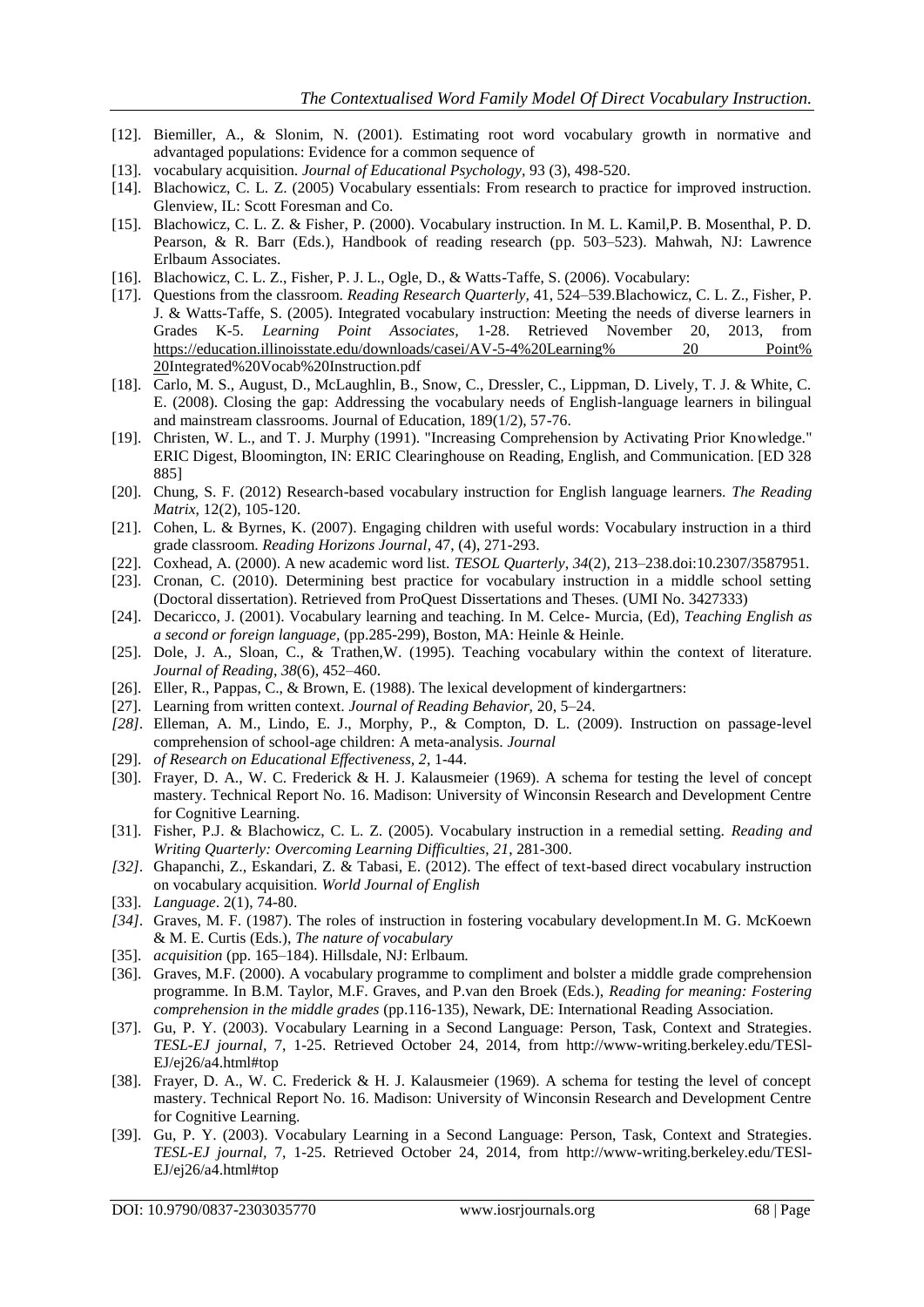- [40]. Krashen, S. (1982). *Principles and Practice in Second Language Acquisition.* New York: Pergamon Press.
- [41]. Lawson, J.M. and Hogben, D. (1996). The Vocabulary-learning strategies of foreign
- [42]. language students. *Language Learning*. 46 (1):101-135.
- [43]. Leech, G.N. (1981). *Semantic: The study of meaning.* London: Penguin
- [44]. Marzano, R. (2004). *Building background knowledge for academic achievement:Research on what works in schools.* Alexandria, VA: ASCD.
- [45]. Marzano, R. J. & Pickering, D. J. (2005). *Building Academic Vocabulary: Teacher's Manual.* Alexandria, VA: ASCD:
- [46]. Marzano, R. J., Pickering, D. J. & Pollock, J. E. (2001). *Classroom instruction that works: Researchbased strategies for increasing student achievement. Alexandria.* Retrieved May 6, 2013, from
- [47]. https://katiedevine.files.wordpress.com/2011/12/classroom-instruction-that-works\_pdf.pdf.
- [48]. Mast, D. W. (2011) Using semantic maps and word families in the beginning-levelmiddle school foreign language classroom. Retrieved October 12, 2012 fro[m http://nectfl.net/Reviewarticles/68Mast.pdf](http://nectfl.net/Reviewarticles/68Mast.pdf)
- [49]. McKeown, M. G., Beck, I. L., Omanson, R. C. & Pople, M. T. (1985). Some effects of the nature and frequency of vocabulary instruction on the knowledge and use of words. *Reading research Quarterly,* 20, 522-535.
- [50]. Nadarajan, S. (2009). The effect of instruction and context on L2 learners" vocabulary development. *Electronic Journal of Foreign Language Teaching,* 6 (2), 177-189.
- [51]. Nagy, W. E. (1988). *Teaching vocabulary to improve reading comprehension.* Newark, DE: International Reading Association.
- [52]. Nation, P. (2001). *Learning vocabulary in another language.* Cambridge: Cambridge University Press.
- [53]. National Reading Panel (2000). Teaching children to read: An evidence-based assessment of the scientific literature on reading and its implications for reading instruction, Bethesda, MD: National Institute of Child Health and Human Development (NICHD).
- [54]. Nation, P. & Waring, R. (1997). Vocabulary size, text coverage and word lists. In Schmitt, N. & McCarthy, M. (Eds), *Vocabulary: Description, acquisition and pedagogy* (pp. 6-9). Cambridge: Cambridge University Press.
- [55]. Oxford, R. L. & Scarcella, R. C. (1994). Second language vocabulary learning among
- [56]. adults: state of the art in vocabulary instruction. *System*, 22(2), 231-243.
- [57]. Prince, P. (1996). "Second language vocabulary learning: the role of context versus translations as a function of proficiency". The Modern Language Journal, 80, 478-493.
- [58]. Rinaldi, L., Sells, D., & McLaughlin, T. F. (1997). The effects of reading racetracks on the sight word acquisition and fluency of elementary students. *Journal of Behavioral Education*, *7*(2), 219–233.
- [59]. Robbins, C., & Ehri, L. C. (1994). Reading storybooks to kindergartners helps them learn new vocabulary words. *Journal of Educational Psychology,* 86, 54–64.
- [60]. Rupley, W.H., Logan, J.W., & Nichols, W.D. (1999). Vocabulary instruction in a balanced reading program. *The Reading Teacher*, 52(4), 338 - 347.
- [61]. Sedita, J. (2005) Effective Vocabulary Instruction. Retrieved October 10, 2012 from <http://www.keystoliteracy.com/reading-comprehension/effective-vocabulary-nstruction.pdf>
- [62]. Shany, M. & Biemiller,A. (2010). Individual differences in reading comprehension gains from assisted reading practice: Pre-existing conditions, vocabulary acquisition, and amounts of practice. *Reading and Writing*, *23*, 1070-1083.
- [63]. Shostak, J. (2002) The value of direct and systematic vocabulary instruction. *Professional development series,* 7, 1-2.
- [64]. Schmitt, N. (2008). *Teaching Vocabulary. White Plains,* NY: Pearson Education.Schmitt, N. (2007). Current perspectives on vocabulary teaching and learning. In Cummins, J. & Davison, C. (2007). *Springer International Handbooks of English Language Teaching.* (Vol. 15. Pp 827-839). UK: Springer
- [65]. Schmitt, N. (2000). *Vocabulary in language teaching.* Cambridge: Cambridge University Press.
- [66]. Schmitt, N., & Zimmerman, C. B. (2002). Derivative word forms: What do learners know? TESOL Quarterly.
- *[67].* Stahl, S.A. (1999). *Vocabulary development.* Cambridge, MA: Brookline Books.Stahl, S.A. (1986). Three principles of effective vocabulary instruction. *Journal of*
- [68]. *Reading,29*(7), 662-668.
- [69]. Stahl, S. A. & Fairbanks, M. (1986). The effects of vocabulary instruction: A model-based meta-analysis. *Review of Educational Research,* 56(1), 72-110.
- [70]. Stone, B. & Urquhart, V. (2008). Remove limits to learning with systematic vocabulary instruction. Retrieved November 5, 2014 from www.mcrel.org.